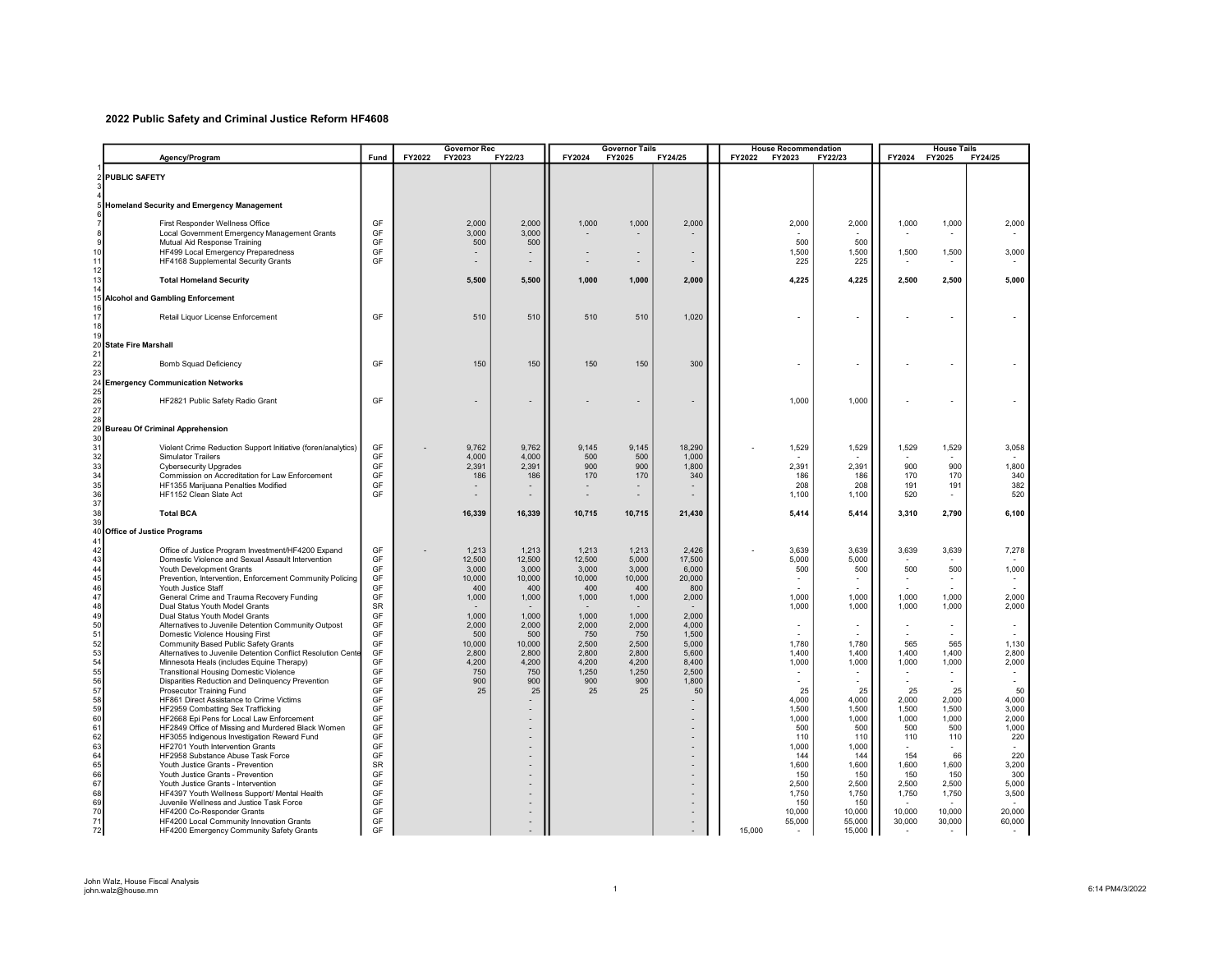## 2022 Public Safety and Criminal Justice Reform HF4608

| FY2022<br>FY22/23<br>FY2024<br>FY2024<br>Agency/Program<br>Fund<br>FY2023<br>FY2025<br>FY24/25<br>FY2022<br>FY2023<br>FY22/23<br>GF<br>HF4200 Local Community Policing Grants<br>15,000<br>10,000<br>15,000<br>73<br>74<br>75<br>76<br>77<br>HF4200 Local Investigation Grants<br>GF<br>15,000<br>15,000<br>10,000<br><b>Total Office of Justice Programs</b><br>GF<br>50,288<br>50,288<br>43.538<br>36,038<br>79,576<br>15,000<br>122,148<br>137,148<br>77,793<br>78<br><b>SR</b><br>2,600<br>2,600<br>2,600 | FY24/25<br>FY2025<br>20,000<br>10,000<br>20,000<br>10,000<br>77,705<br>155,498<br>2,600<br>5,200<br>80,305<br>160,698<br>168<br>336 |
|---------------------------------------------------------------------------------------------------------------------------------------------------------------------------------------------------------------------------------------------------------------------------------------------------------------------------------------------------------------------------------------------------------------------------------------------------------------------------------------------------------------|-------------------------------------------------------------------------------------------------------------------------------------|
|                                                                                                                                                                                                                                                                                                                                                                                                                                                                                                               |                                                                                                                                     |
|                                                                                                                                                                                                                                                                                                                                                                                                                                                                                                               |                                                                                                                                     |
|                                                                                                                                                                                                                                                                                                                                                                                                                                                                                                               |                                                                                                                                     |
|                                                                                                                                                                                                                                                                                                                                                                                                                                                                                                               |                                                                                                                                     |
| 79<br>50,288<br>79,576<br>15,000<br>124,748<br>139,748<br>80,393<br><b>ALL</b><br>50,288<br>43,538<br>36,038<br>80<br><b>State Patrol</b>                                                                                                                                                                                                                                                                                                                                                                     |                                                                                                                                     |
| 81                                                                                                                                                                                                                                                                                                                                                                                                                                                                                                            |                                                                                                                                     |
| 82<br>HF1355 Marijuana Penalties<br>THF<br>168<br>168<br>168<br>n<br>83<br>HF1152 Clean Slate Act Patrol<br>THF<br>84<br>84<br>168<br>$\Omega$                                                                                                                                                                                                                                                                                                                                                                | 336<br>168                                                                                                                          |
| 84                                                                                                                                                                                                                                                                                                                                                                                                                                                                                                            |                                                                                                                                     |
| 85<br>THF<br>252<br>252<br>336<br><b>State Patrol Total</b><br>86                                                                                                                                                                                                                                                                                                                                                                                                                                             | 336<br>672                                                                                                                          |
| 87<br><b>Administrative Services</b><br>88                                                                                                                                                                                                                                                                                                                                                                                                                                                                    |                                                                                                                                     |
| 89<br>HF4200 Body Camera Storage<br>GF<br>6,016<br>6,036<br>6,016                                                                                                                                                                                                                                                                                                                                                                                                                                             | 6,057<br>12,093                                                                                                                     |
| 90<br>GF<br>HF4200 Body Camera Grants<br>9,000<br>9,000<br>4,500<br>÷<br>91<br>GF<br>HF2867 Soft Body Armor<br>1,000<br>1,000<br>1,000                                                                                                                                                                                                                                                                                                                                                                        | 4,500<br>9,000<br>1,000<br>2,000                                                                                                    |
| 92                                                                                                                                                                                                                                                                                                                                                                                                                                                                                                            |                                                                                                                                     |
| 93<br>GF<br>16,016<br><b>Administrative Services Total</b><br>16,016<br>11,536<br>94                                                                                                                                                                                                                                                                                                                                                                                                                          | 11,557<br>23,093                                                                                                                    |
| 95<br><b>Total Public Safety</b><br>252<br>252<br>336<br>THF<br>$\sim$<br>$\blacksquare$<br>÷,<br>SR<br>2,600<br>2,600<br>2,600                                                                                                                                                                                                                                                                                                                                                                               | 336<br>672<br>2,600<br>5,200                                                                                                        |
| 96<br>97<br>GF<br>15,000<br>72,787<br>72,787<br>55,913<br>48,413<br>104,326<br>148,803<br>163,803<br>95,139                                                                                                                                                                                                                                                                                                                                                                                                   | 94,552<br>189,691                                                                                                                   |
| 98<br><b>ALL</b><br>72,787<br>72,787<br>55,913<br>48,413<br>104,326<br>15,000<br>151,655<br>166,655<br>98,075<br>$\sim$<br>99                                                                                                                                                                                                                                                                                                                                                                                 | 97,488<br>195,563                                                                                                                   |
| 100<br><b>POST BOARD</b><br>101<br>102<br>103<br><b>Decision Items:</b>                                                                                                                                                                                                                                                                                                                                                                                                                                       |                                                                                                                                     |
| 104<br>Database for Public Records<br>GF<br>165<br>165<br>165<br>165<br>$\overline{\phantom{a}}$<br>٠                                                                                                                                                                                                                                                                                                                                                                                                         |                                                                                                                                     |
| 105<br>GF<br>50<br>HF4200 Alternative Courses Task Force<br>50<br>$\overline{\phantom{a}}$<br>106<br>GF<br>250<br>250<br>250<br>HF3785 Strength and Agility Standards<br>$\overline{\phantom{a}}$                                                                                                                                                                                                                                                                                                             | ÷.<br>250<br>500                                                                                                                    |
| 107<br>GF<br>1,250<br>1,250<br>1,250<br>HF4200 Investigations Staffing<br>$\overline{\phantom{a}}$                                                                                                                                                                                                                                                                                                                                                                                                            | 1,250<br>2,500                                                                                                                      |
| 108                                                                                                                                                                                                                                                                                                                                                                                                                                                                                                           |                                                                                                                                     |
| 109<br>110                                                                                                                                                                                                                                                                                                                                                                                                                                                                                                    |                                                                                                                                     |
| 111                                                                                                                                                                                                                                                                                                                                                                                                                                                                                                           |                                                                                                                                     |
| GF<br>112<br><b>Total POST Board</b><br>1,500<br>165<br>165<br>165<br>1,550<br>1,715<br>$\overline{\phantom{a}}$<br>$\overline{a}$<br>$\overline{a}$<br>113<br>$\overline{\phantom{a}}$                                                                                                                                                                                                                                                                                                                       | 1,500<br>3,000                                                                                                                      |
| 114<br>115<br>Private Detective and Protective Agents Board<br>116                                                                                                                                                                                                                                                                                                                                                                                                                                            |                                                                                                                                     |
| 117<br>Decision Items:<br>118<br>GF<br>Record Management System and Background Checks<br>80<br>18<br>98<br>18<br>18<br>36<br>80<br>18<br>98<br>18                                                                                                                                                                                                                                                                                                                                                             | 18<br>36                                                                                                                            |
| 119<br>GF<br>430<br>Investigate Complaints Conduct Field Audits<br>430<br>430                                                                                                                                                                                                                                                                                                                                                                                                                                 | 860<br>430                                                                                                                          |
| 120<br>GF<br>Review Training Curriculum<br>70<br>70<br>70<br>121                                                                                                                                                                                                                                                                                                                                                                                                                                              | 70<br>140                                                                                                                           |
| 122                                                                                                                                                                                                                                                                                                                                                                                                                                                                                                           |                                                                                                                                     |
| 123<br>Total Private Detective and Protective Agents<br>GF<br>80<br>98<br>36<br>80<br>518<br>598<br>518<br>18<br>18<br>18<br>124                                                                                                                                                                                                                                                                                                                                                                              | 518<br>1,036                                                                                                                        |
| <b>CORRECTIONS</b><br>125<br>126                                                                                                                                                                                                                                                                                                                                                                                                                                                                              |                                                                                                                                     |
| 127<br>128<br><b>Incarceration and Pre-Release Services</b>                                                                                                                                                                                                                                                                                                                                                                                                                                                   |                                                                                                                                     |
| 129<br>GF<br>280<br>280<br>280<br>280<br>Family Support (HF4191)<br>280<br>280<br>560<br>280                                                                                                                                                                                                                                                                                                                                                                                                                  | 280<br>560                                                                                                                          |
| 130<br>GF<br>1,500<br>3,000<br>1,500<br>1,500<br>Maintaining Family Connections (HF4191)<br>1,500<br>1,500<br>1,500<br>1,500                                                                                                                                                                                                                                                                                                                                                                                  | 3,000<br>1,500                                                                                                                      |
| 131<br>GF<br>2,000<br>3,500<br>Post Secondary Education and Employment (HF4215)<br>2,000<br>3,500<br>3,500<br>7,000<br>2,000<br>2,000<br>132<br>GF<br>1,500<br>1,500<br>1,000<br>1,000<br>2,000<br>1,500<br>1,500<br>1,000<br><b>Body Worn Cameras</b>                                                                                                                                                                                                                                                        | 7,000<br>3,500<br>2,000<br>1,000                                                                                                    |
| 133<br>GF<br>250<br>250<br>Interstate Transport Reimbursement to Counties<br>250<br>250<br>500                                                                                                                                                                                                                                                                                                                                                                                                                |                                                                                                                                     |
| 134<br>25<br>GF<br>HF2734 Qualified Domestic Order<br>10<br>10<br>135<br>GF<br>HF4174 Aiding and Abetting Felony Murder Liability Limited<br>(112)<br>(112)<br>(244)                                                                                                                                                                                                                                                                                                                                          | 32<br>57<br>(236)<br>(480)                                                                                                          |
| $\qquad \qquad \blacksquare$<br>136<br>HF1355 Marijuana Penalties Modified<br>GF<br>(38)<br>(38)<br>(101)<br>$\qquad \qquad \blacksquare$                                                                                                                                                                                                                                                                                                                                                                     | (227)<br>(126)                                                                                                                      |
| 137<br>$\qquad \qquad \blacksquare$                                                                                                                                                                                                                                                                                                                                                                                                                                                                           |                                                                                                                                     |
| 138<br>139                                                                                                                                                                                                                                                                                                                                                                                                                                                                                                    |                                                                                                                                     |
| 140<br>GF<br><b>Total Incarceration and Pre-Release</b><br>5,530<br>5,530<br>6.530<br>6,530<br>13,060<br>5,140<br>5,140<br>5.960<br>141                                                                                                                                                                                                                                                                                                                                                                       | 5,950<br>11,910                                                                                                                     |
| GF<br>142<br><b>Community Supervision and Post Release</b><br>GF<br>5,900<br>143<br>Increase for County Grants<br>26,239<br>26,239<br>38,789<br>38,789<br>77,578<br>5,900<br>26,239                                                                                                                                                                                                                                                                                                                           | 38,789<br>65,028                                                                                                                    |